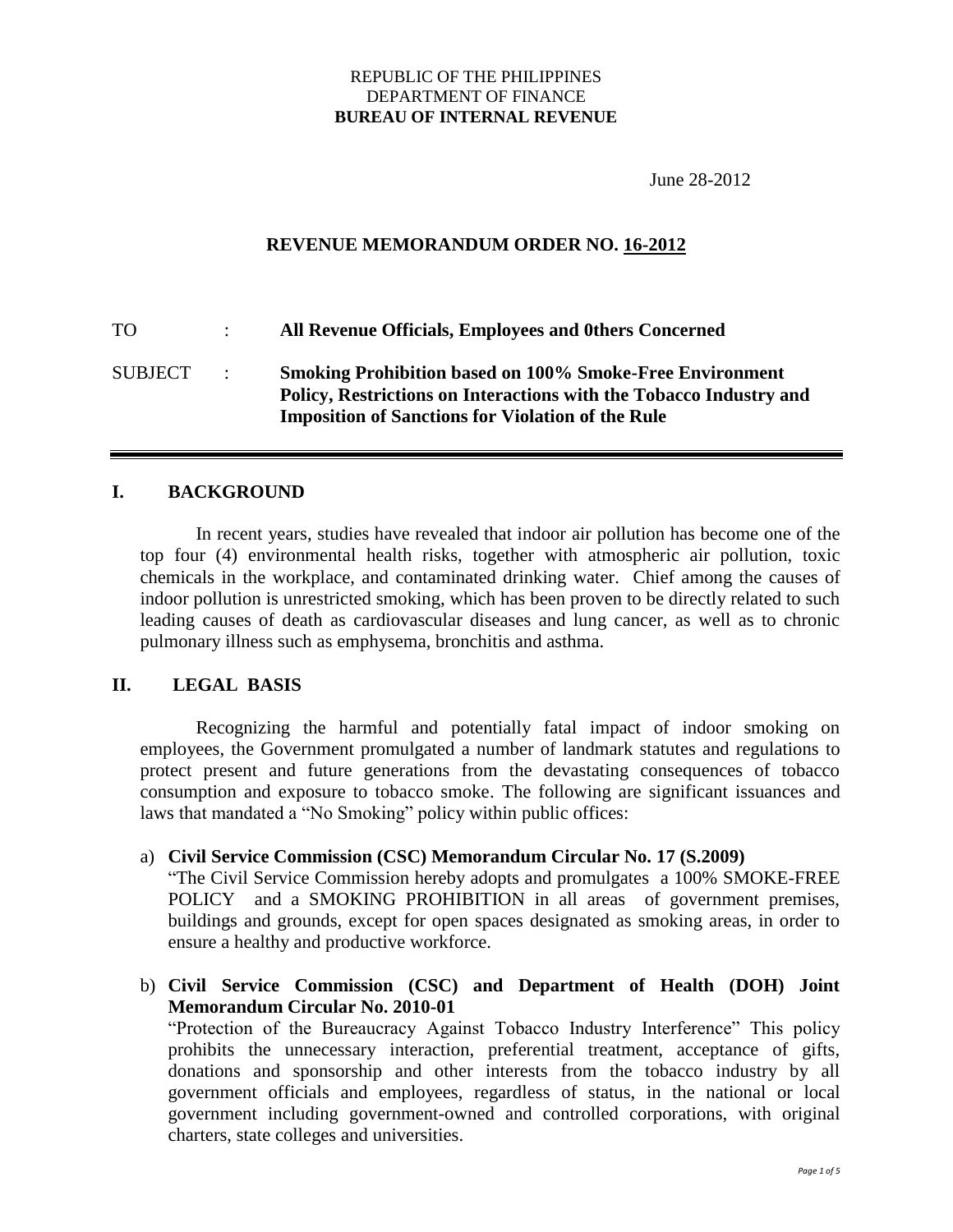#### c) **Tobacco Regulation Act of 2003 (Republic Act 9211)**

The law regulates the packaging, use, sale, distribution and advertisements of tobacco products\_ protecting people from hazardous tobacco smoke, promoting the right of the people to health and instilling health consciousness.

## d) **Clean Air Act of 1999 Sec. 24 Pollution from Smoking**

"Smoking inside a public building or an enclosed public place including public vehicles and other means of transport or in any enclosed area outside of one"s private residence, private place of work or any duly designated smoking area is hereby prohibited under this Act."

## e) **World Health Organization (WHO) Framework Convention on Tobacco Control (FCTC) Article 8: Protection from Exposure to Tobacco Smoke**

Ratified by the Philippine Senate in April 2005 thus, became binding and part of the law of the land. "Parties shall adopt and implement effective legislative, executive, administrative, and/or other measures providing for protection from exposure to tobacco in indoor workplaces, public transport, indoor public places and, as appropriate, other public places.

# **III. OBJECTIVES**

In observance of the provisions of CSC MC No. 17, s2009, the Tobacco Regulation Act of 2003 and other related issuances and laws on smoke-free environment and, in support of the Government"s health consciousness program, this Order is being issued:

- 1. To promote a healthy lifestyle among revenue officials and employees and a smoke-free environment in all BIR offices; and
- 2. To support national government and international efforts to protect present and future generations from the devastating consequences of tobacco consumption and exposure to tobacco smoke.

# **IV. POLICIES AND GUIDELINES**

The following policies and guidelines shall be observed in the implementation of this Order:

- 1. "Smoking" is the "carrying of a lighted cigarette, or other lighted tobacco products whether or not the same is being puffed, inhaled or smoked.
- 2. Smoking is STRICTLY PROHIBITED within the offices and premises of the Bureau, including canteens, corridors, restrooms, grounds and parking areas, except in the officially designated Smoking Area.
- 3. It shall be the duty of the building administrators: the General Services Division in the National Office Compound and the Administrative Division in the Regional and District Offices, to ensure strict compliance with the requirements of the designated smoking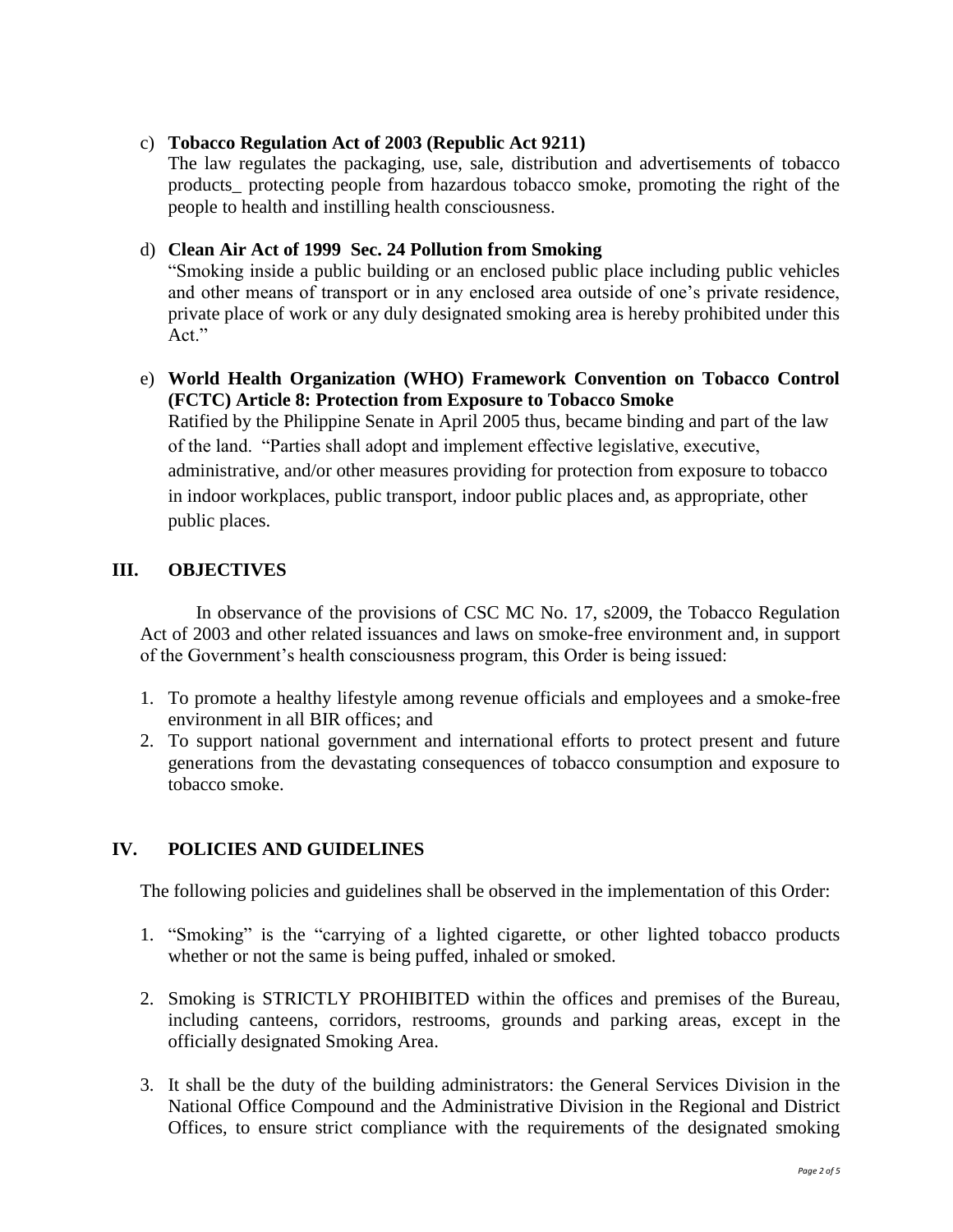areas and the posting of the prescribed "No Smoking" signage in their respective Regional and District Offices.

- 4. Officially-designated "Smoking Areas" must be an outdoor space that meets the following requirements:
	- a) It shall be located in an open-space with no permanent or temporary roof or walls and shall not have an area of more than 10 square meters.
	- b) It shall not be located within 10 meters of entrances, exits or any place where people pass or congregate.
	- c) There shall be only one designated smoking area in the office compound.
	- d) No food or drinks shall be served in the designated smoking area.
	- e) The designated smoking area shall have highly-visible and prominently displayed "Smoking Area" signage which shall be no more than 8 x 16 inches in size and shall contain the information regarding the hazardous effects of smoking on the smoker's health, and/or secondhand smoke to others as prescribed in CSC MC 17 s2009.
- 5. In the National Office Compound, the designated Smoking Area shall be the open space near the area of the DPC Building and the Security Office. At the Regional and District Offices, the Regional Director or Revenue District Officer concerned shall identify the designated Smoking Areas, taking into consideration the criteria for smoking areas specified in Item 4 of this Section.
- 6. All smokers are allowed to smoke only in the designated smoking area and for a limited time only to avoid disruption of work.
- 7. "NO SMOKING" signs shall be posted and displayed prominently in conspicuous locations within the BIR offices, premises and grounds. The "No Smoking" signage (see attached sample signage) shall be at least 8 x 16 inches in size and the International No Smoking symbol (consisting of a pictorial representation of a burning cigarette enclosed in a red circle with a red bar across it) shall occupy no less than 70% of said signage. The remaining lower 30% of the signage shall show the following warning prominently as prescribed in CSC MC 17 s2009:

## "*STRICTLY NO SMOKING: As per Memorandum Circular No. 17, series of 2009 Violation of this Circular is a ground for disciplinary action Report Violations to: (list of names of responsible persons and telephone numbers)"*

8. The sale and/or distribution of cigarettes, cigars or any other tobacco product shall be strictly prohibited within the premises of all Bureau offices and grounds nationwide.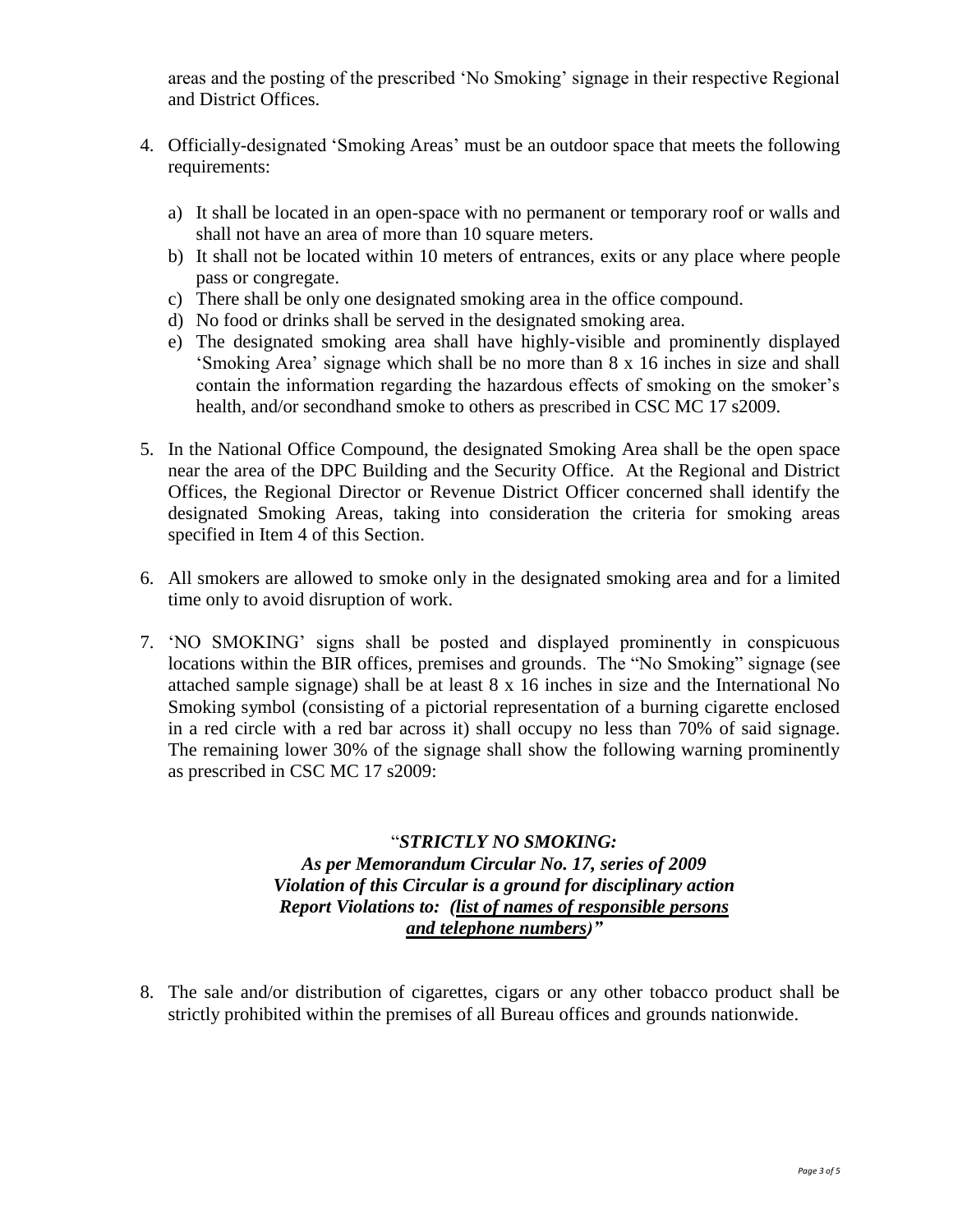- 9. All ashtrays or any receptacles made for dispensing cigarette refuse shall be removed except in designated smoking areas.
- 10. All BIR officials and employees shall refrain from unnecessary interaction with the tobacco industry, giving preferential treatment to the tobacco industry such as providing incentives, privileges, benefits or exemptions, and/or soliciting or accepting gifts, donations and sponsorship from the tobacco industry pursuant to the CSC and DOH Joint Memorandum Circular No. 2010-01.
- 11. List of violators shall be prepared by the Internal Security Division and directly reported to the Assistant Commissioner, Inspection Service for the National Office personnel or to the Regional Director concerned for Regional and District Offices personnel for imposition of sanctions.
- 12. **Appointed Health Marshals** shall be composed of the following:
	- National Office- designated personnel from the Medical, Dental, and Welfare Division (MDWD) and Internal Security Division (ISD) and Security Guards.
	- Regional Offices- designated employees from the Human Resource Management Unit (HRMU) and Administrative Division.
	- Revenue District Offices (outside of the Regional Office) –designated personnel from the Administrative Unit.

#### **V. ROLES AND RESPONSIBILITIES:**

BIR officers and employees shall be responsible for the following:

- 1. All Heads of Office in the National Office, including the offices of the Commissioner and Deputy Commissioners, and the Regional and District Offices shall ensure strict implementation of this RMO:
- 2. General Services Division in National Office/Administrative Division in Revenue Regions/Administrative Unit of RDOs shall ensure strict compliance with the requirement of the designated smoking areas and the posting of the prescribed "No Smoking' signage in their respective area of jurisdiction.
- 3. Appointed Health Marshals shall, as a team, conduct random checks to ensure proper implementation of the Smoking Prohibition. Violation of the Smoking prohibition shall be reported to the Assistant Commissioner, Inspection Service/Regional Director.
- 4. Assistant Commissioner, Inspection Service for the National Office and the Regional Directors for the Revenue Regions shall cause the necessary investigation and imposition of penalty after notice and hearing.